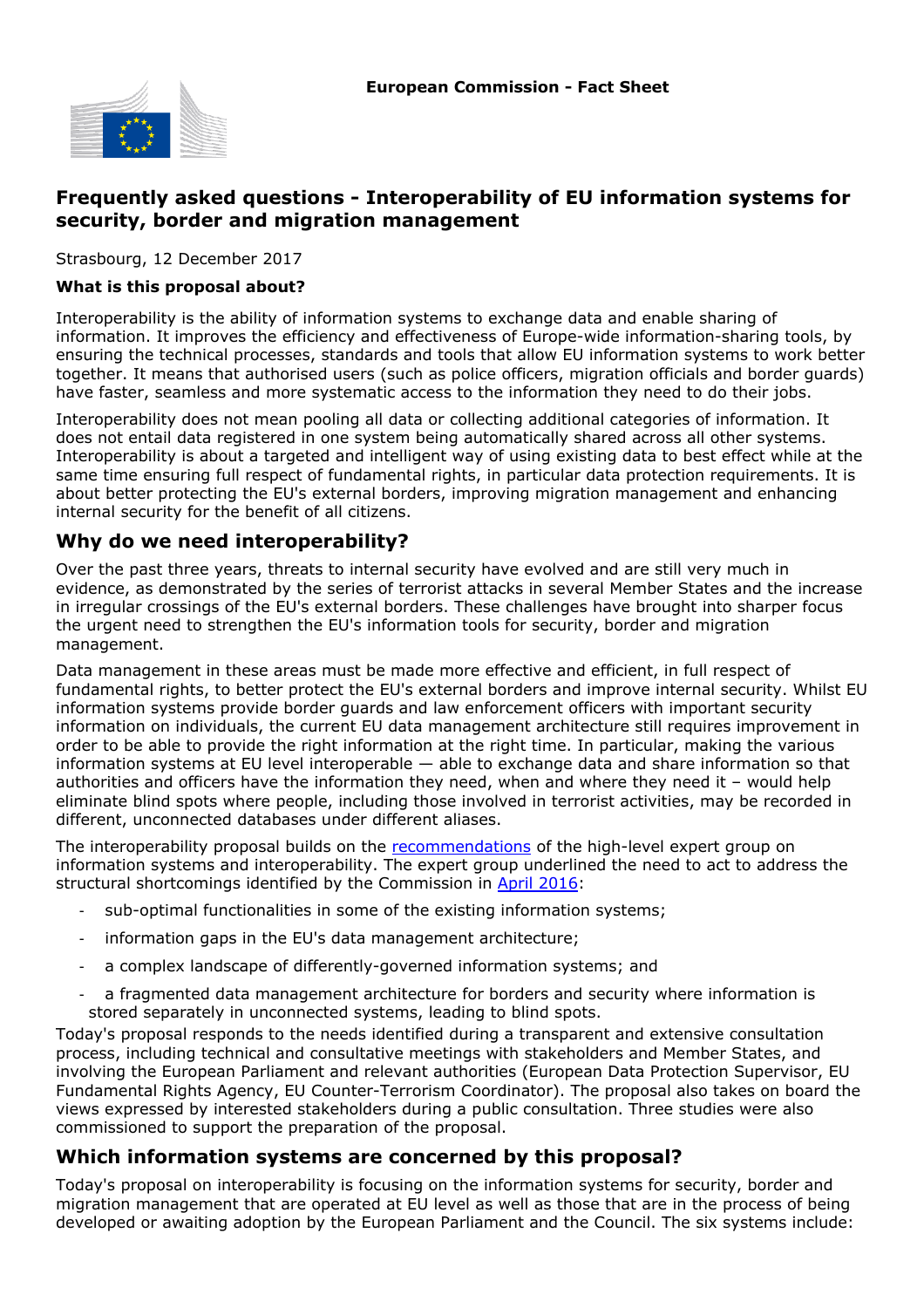Three existing systems:

- the **Schengen Information System (SIS)** which contains a broad spectrum of alerts on persons (refusals of entry or stay, EU arrest warrants, missing persons, judicial procedure assistance, discreet checks) and objects (including lost, stolen or invalidated identity or travel documents);
- the **Eurodac system** with fingerprint data of asylum applicants and of third-country nationals who have crossed the external borders irregularly or who are irregularly staying in a Member State; and -

the Visa Information System (VIS) with data on short-stay visa holders.

Three systems that are still in preparation or development:

- the future **Entry/Exit System (EES)**, which has been adopted and will replace the current system of manual stamping of passports and will electronically register the name, type of travel document, biometrics and the date and place of entry and exit of third-country nationals visiting the Schengen area for a short stay; -
- the **proposed European Travel Information and Authorisation System (ETIAS)**, which once adopted would be a largely automated system that would gather and verify security-related information submitted by visa-free third-country nationals ahead of their travel to the Schengen area; and -
- the **proposed European Criminal Records Information System for third-country nationals (ECRIS-TCN system)**, which once adopted would be an electronic system for exchanging information on previous convictions handed down against third-country nationals by criminal courts in the EU. -

The EES and the proposed ETIAS have been designed in such a way that they already present a degree of interoperability between themselves and with the VIS.

The scope of this proposal also includes **Interpol's Stolen and Lost Travel Documents (SLTD) database**,which should be systematically queried at the EU's external borders. The interoperability components would also make it easier to consult **Europol data** including via the proposed European Travel Information and Authorisation System.

The proposal does not cover national information systems or decentralised EU information systems.

# **What are the main elements of the Commission's proposal?**

The four technical components of the proposal are:

- a **European search portal** this tool will enable authorised users (for instance an authorised police officer) to carry out a single search and receive results from all the systems they are authorised to access, rather than searching each system individually. This will ensure that relevant and authorised systems are systematically and automatically checked. -
- a **shared biometric matching service** this will allow users to more efficiently search and cross-match biometric data (fingerprints and facial images) stored in the systems that they are authorised to access. -
- a **common identity repository** this will allow authorised users to more easily access biographical information about non-EU citizens stored in relevant systems, so that they can be more reliably identified. -
- a **multiple identity detector** this will verify whether the biographical data that is being searched exists in multiple systems, helping to detect multiple identities. It has the dual purpose of ensuring the correct identification of *bona fide* persons and combating identity fraud. -

The Commission is also proposing three additional measures that will help the systems work more effectively together:

- creating a **central repository for reporting and statistics**, necessary for creating and securely sharing reports  $-$  prepared on the basis of anonymous statistical data  $-$  for policy, operational and data quality purposes. -
- making the **Universal Message Format** the EU standard for the development of information systems in the area of justice and home affairs, including creating an appropriate governance structure for the format. This format creates a common technical language to describe and link pieces of data, in particular data relating to people and documents, which means that different systems can more easily compare data and work together. It will also make it easier to integrate new information systems and make them interoperable with existing systems. -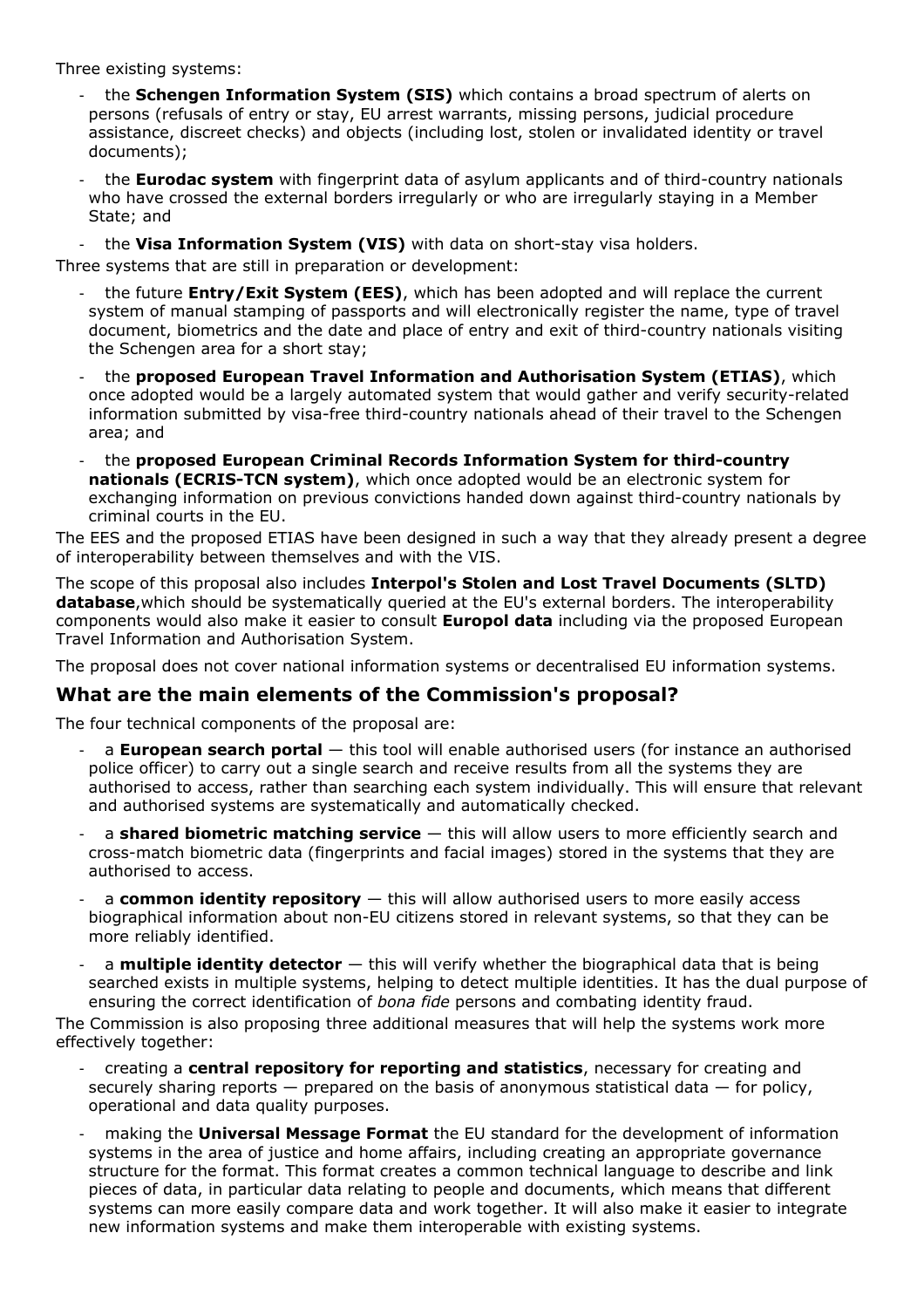creating **automated data quality control mechanisms** and common quality indicators. It is crucial that Member States ensure the highest level of data quality when feeding and using the systems. To overcome problems that can arise from the input of data by human operators, automatic validation rules can prevent mistakes. The aim of these measures isto automatically identify apparently incorrect or inconsistent data submissions so that these can be checked and corrected as needed. -

#### **How will interoperability improve the current set-up of EU information systems?**

The current EU information systems were each developed at a specific point in time, and for a specific purpose. This has led to a fragmented data management architecture for borders and security where information is stored separately in largely unconnected systems, leading to potential blind spots and a complex landscape of differently-governed information systems.

In light of the recent terrorist attacks in Europe and the increase in irregular migration in recent years, action needs to be taken to address this risk of information gaps and blind spots. The measures in this proposal will ensure the various systems can exchange data and share information so that authorised bodies and officers have the information they need to strengthen our borders and better protect Europe.

The proposed solutions will lead to faster, more systematic access to information for authorised users, simplifying the current complex and diverse access conditions to ensure that information is more easily available to people who have the right to see it, in line with the rights set out in the legislation governing each system. They will make it easier for end-users to determine when people have been registered with multiple identities, both facilitating travel for legitimate travellers and combating identity fraud. They will make it easier for authorised officers to reliably identify third-country nationals who are entering, or who are already on, the territory of the Schengen area.

There will also be technical benefits, making it easier for Member States to implement and integrate new information systems, strengthening and streamlining data security and data protection conditions in place for these six systems, and improving and harmonising data quality requirements for the systems.

# **What data will be affected by this proposal?**

No additional information about people will be collected as a result of the interoperability measures in this proposal. The new functionalities will build on the existing and future EU systems, which will keep their own access rights: the Schengen Information System (SIS), the Visa Information System (VIS), Eurodac, the future Entry/Exit System (EES), the proposed European Travel Information and Authorisation System (ETIAS) and the proposed European Criminal Records Information System for third-country nationals (ECRIS-TCN system).

Each piece of data should be stored, added, modified and deleted in accordance with the respective legal basis that applies to that system.

#### **Who will have access to the data in the systems? Will interoperability mean more people can see personal data?**

Interoperability is not about undermining data protection – quite the contrary. The high existing standards of EU data protection laws will be maintained and will ensure that personal data is processed fairly and proportionately.

Today's proposal embeds these data protection rules – indeed, it is based on the principles of data protection by design and by default. It includes appropriate provisions limiting data processing to what is necessary for a specific purpose and granting data access only to those who need to know. Data retention periods (where relevant) are appropriate and limited.

Access to data is reserved exclusively for authorised staff (such as police officers, migration officials and border guards) of the Member State authorities or EU bodies that are competent for the specific purposes of each information system, such as police officers, border guards or migration officials, depending on the system. This access is limited to what is required for the performance of tasks in accordance with the purposes of the system.

Today's proposal does not modify the rights of access – what it does is simplify and streamline the processes to access the data, ensuring that there is more systematic consultation of and checks against the data available and that it is available to authorised users more swiftly and efficiently. It proposes to establish access for police authorities to the common identity repository for the purpose of identity checks. And it streamlines the access of law enforcement authorities to non-law enforcement information systems for the purpose of prevention, investigation, detection or prosecution of serious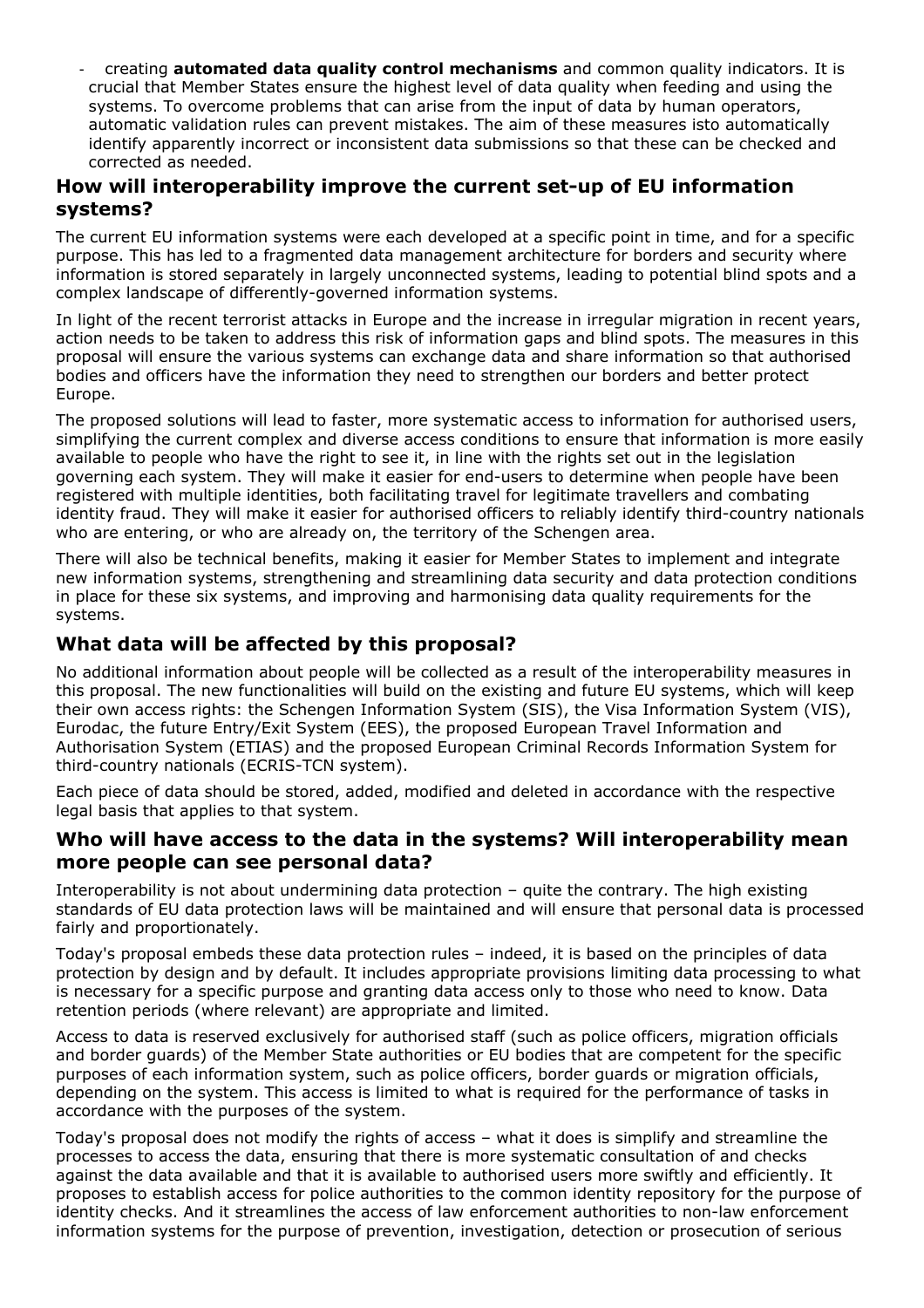crime and terrorism.

# **How does the proposal facilitate and streamline law enforcement access?**

To complement the interoperability components, the Commission is also proposing to **facilitate and streamline law enforcement access** to non-law enforcement systems by introducing a two-step data consultation approach. This approach will ensure that authorised law enforcement officials can more swiftly and efficiently access the information they require to prevent, investigate, detect or prosecute terrorism and other serious criminal offences.

Under the new two-step data consultation approach, a law enforcement officer would **first check** in parallel all the systems storing their data in the common identity repository in order to know whether information on the searched person existed in any of the systems. To ensure data protection, only a "hit/no-hit" reply would be given. The officer would not have access to any data in any system but crucially would know that such data existed.

In a **second step**, the officer would then be able to request full access to the information system(s) that generated hits, with an individual access request for and in line with the respective rules established by each system concerned. As at present, the officer would need to justify the need to access the system, in line with its access rights and purpose limitation principles with subsequent full access remaining subject to prior authorisation by a designated authority and continuing to require a specific user ID and login.

Once such a two-step data consultation approach applies, there will no longer be any need for a prior search in national databases and the launch of a prior search in the automated fingerprint identification system of other Member States under Decision 2008/615/JHA ('Prüm check').

### **Will interoperability have an impact on individuals?**

Interoperability of information systems is a way to ensure that information is shared appropriately and efficiently with those who have both the need and the right to access it.

Ensuring efficient information sharing will also contribute to simplifying procedures for the individuals concerned. The systems involved – with the exception of SIS – focus exclusively on third-country nationals.

Securing the correct identification of a person will have a positive impact on the right to respect for private life, and in particular the right to one's identity (Article 7 of the Charter), and also the right to good administration.

The processing of personal data for the purposes of interoperability *fully respects human dignity and integrity*, with particular attention paid to vulnerable groups such as children, the elderly and persons with a disability.

Overall, the measures will help reassure EU citizens that any third-country national on the European territory has a known genuine identity and a valid reason to be there. Furthermore, the interoperability measures will strengthen the capability of the EU to combat crime and terrorism and to ensure security.

# **How will fundamental rights be protected when interoperability is in place?**

The proposal secures a balance between the many different fundamental rights in play, for example the rights to security, the right to life, the freedom from slavery for victims of human trafficking, the right to privacy and the protection of personal data.

The proposed interoperability solutions are complementary components to existing information systems, or systems under development: they will not modify the balance already ensured by each of the existing central systems as regards their positive impact on fundamental rights.

In many respects the proposal represents a more proportionate approach – for example by allowing police officers to consult records on a hit/no hit basis – rather than requiring an application to consult a person's entire visa file.

In preparing the proposal, the Commission has involved the relevant authorities (European Data Protection Supervisor, EU Fundamental Rights Agency).

# **How are data security risks minimised?**

The measures set out in this proposal will be put in place alongside the necessary safeguards to ensure that data, especially personal and sensitive data, is accessed appropriately, and stored securely and in line with the rules set out in the legislation for each system.

To minimise potential security breaches, the Commission is not proposing the option of complete interconnectivity of information systems where data registered in one system would automatically be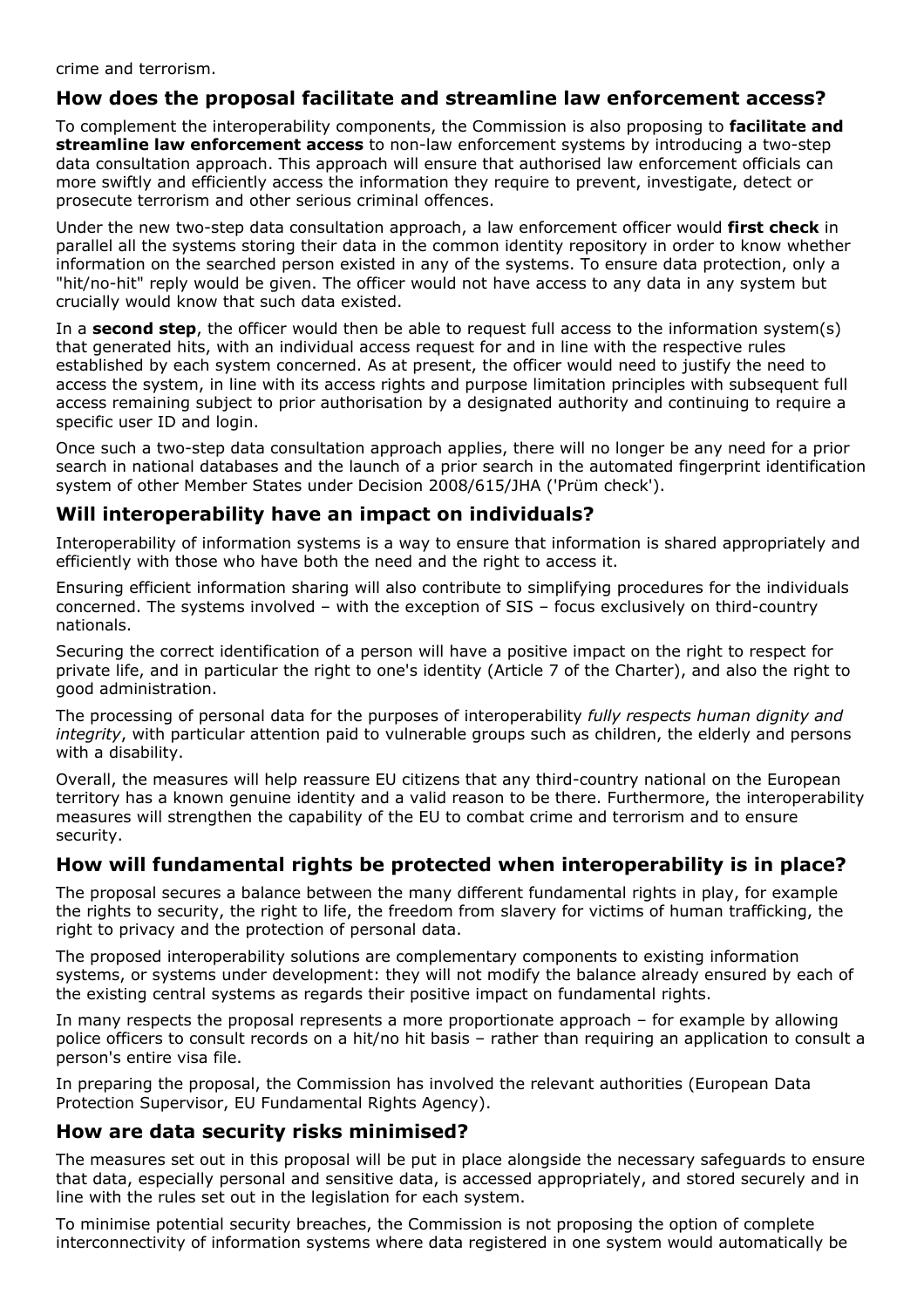consulted by another system. Instead, the focus is on new components to facilitate searches across the individual systems while respecting existing access rights.

# **What will be the cost of the proposed interoperability solutions?**

The Commission estimates the proposal to have an overall one-off cost of approximately €155 million to ensure systems are able to work together on a technical level, offset by annual net savings of approximately €53 million in training costs, national update and maintenance costs and efficiency savings.

The budget requested over nine years amounts to €425 million as the following items are also covered:

- €225 million for eu-LISA which is the Agency that builds, maintains and operates the central systems for border control, migration and security.
- €136 million for Member States to cover the changes to their national systems in order to use the interoperability components, and a budget for the training of the substantial end-user community. -
- €49 million for Europol to cover the upgrade of their systems to the future volume of messages to be handled and the increased performance levels. -
- €5 million for the European Border and Coast Guard Agency that will have to validate the initial data load of the common identity repository (CIR). This is a one-off exercise and limited to a year. -
- €2 million for CEPOL to cover the preparation and delivery of training to operational staff so that interoperability is properly understood and used. -
- €8 million for the Commission in order to cover its work during the implementation of the interoperability measures. -

The budget for the implementation of the interoperability initiative has been included in the ISF Borders Regulation financial instrument.

### **What are the next steps?**

The proposed Regulation will be sent to the European Parliament and the Council for discussion and adoption, in line with the normal legislative process.

Once adopted, the new Regulation will come into effect once all the necessary interinstitutional, technical and legal arrangements have been made to implement the proposals.

### **Which Member States are affected by the proposals? Why are there two regulations and not one?**

Together, the two proposed regulations organise a single concept of interoperability between information systems that have their respective rules on access and their respective legal bases. Interoperability does not intend to change the rules on access of the different systems. The interoperability initiative has to respect the differences between the information systems in terms of legal basis – which is why it is necessary to present two separate regulations.

The provisions of the proposal will also apply to countries with different levels of participation in the different databases concerned, which are centred on those Member States within the Schengen zone. Two different regulations are also needed in order for the measures to take into account these differences and apply effectively in all these countries, and be in line with the legal rights and obligations in relation to each of the underlying systems in place in each country.

Some of the information systems that will benefit from interoperability are a development of the part of the Schengen acquis that relates to borders and visas in which Ireland and the UK do not participate. This is the case of VIS, EES and ETIAS. Other information systems that will benefit from interoperability are open to the opt-in of Ireland and the UK. This is the case of Eurodac and ECRIS-TCN.

In the case of Denmark, pursuant to a Protocol to the treaties, Denmark participates in the Schengen acquis relating to borders and visa on the basis of international law. Denmark also participates in the Dublin and Eurodac acquis on the basis of an international agreement concluded in 2006. Denmark will be able to benefit from interoperability solutions developed by the Commission's proposal.

Norway, Iceland, Switzerland and Liechtenstein are associated with the development of the Schengen acquis relating to borders and visa on the basis of international agreements that are known as Schengen association agreements. Moreover, they are associated with the development of the Dublin and Eurodac acquis on the basis of other agreements – these four countries will be able to benefit from interoperability as developed by both proposals.